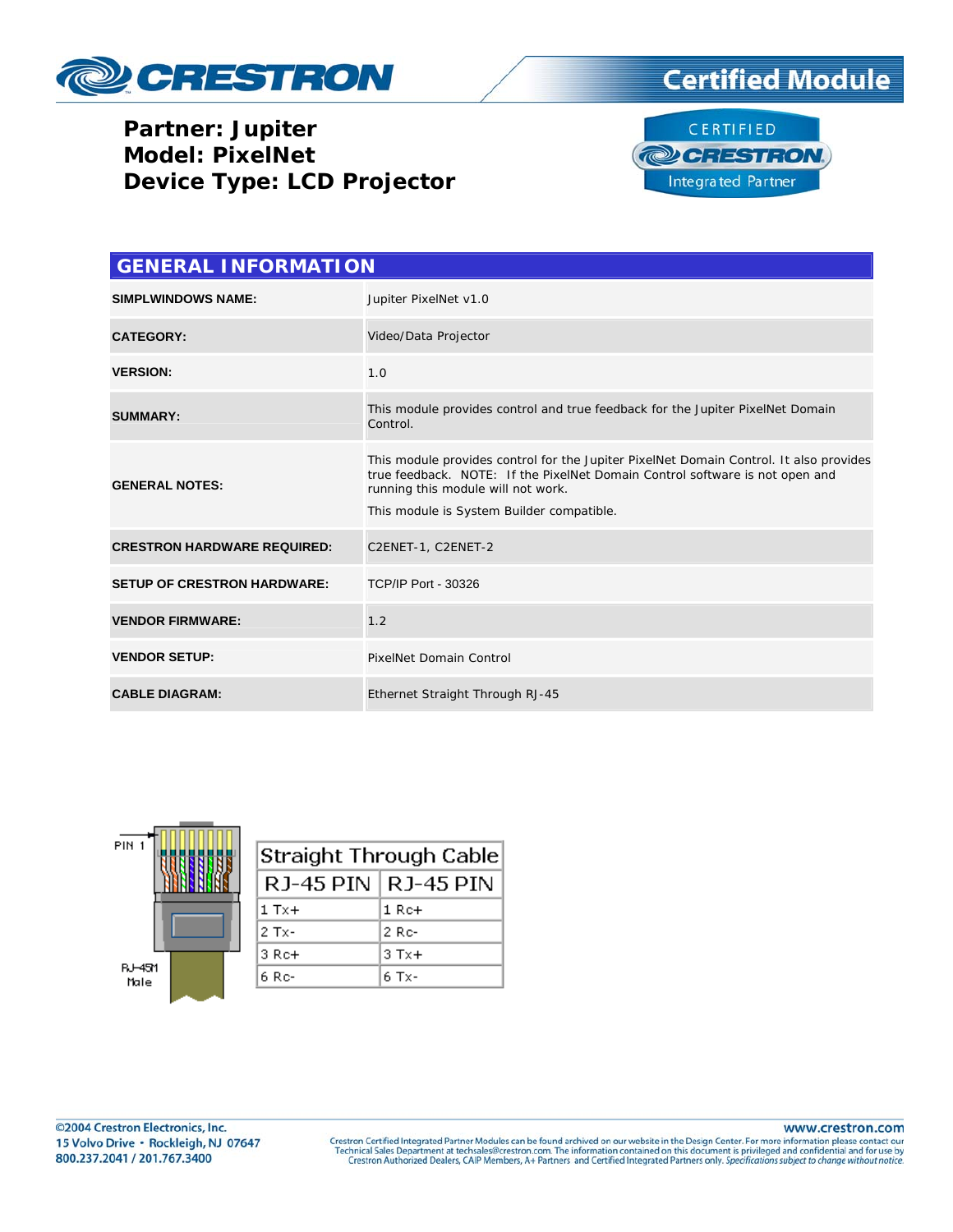





| <b>CONTROL:</b>                    |   |                                                   |
|------------------------------------|---|---------------------------------------------------|
| Configuration                      | D | Pulse to choose Configuration page for PixelNet.  |
| Wall                               | D | Pulse to choose Wall page for PixelNet.           |
| Layout                             | D | Pulse to choose Layout page for PixelNet.         |
| <b>Source</b>                      | D | Pulse to choose Source page for PixelNet.         |
| Window                             | D | Pulse to choose Window page for PixelNet.         |
| <b>Frame</b>                       | D | Pulse to choose Frame page for PixelNet.          |
| <b>Configuration_Query</b>         | D | Queries the PixelNet for all configurations.      |
| Configuration_Load                 | D | Loads the selected configuration.                 |
| Configuration_Line_*               | D | Selects the line#.                                |
| Configuration_Page/Scroll/Home/End | D | Navigates through the list.                       |
| <b>Configuration_Clear</b>         | D | Clears selected line.                             |
| Configuration_Scrollbar_In         | A | Moves through the list.                           |
| Configuration_Lines                | Α | Set the number of lines max is 15.                |
| Wall_Query_All                     | D | Query all information for all walls.              |
| <b>Wall_Query</b>                  | D | Query currently selected wall for info.           |
| Wall_Activate                      | D | Make the currently selected wall the active wall. |
| Wall_Line_*                        | D | Selects the line#.                                |
| Wall_Page/Scroll/Home/End          | D | Navigates through the list.                       |
| <b>Wall_Clear</b>                  | D | Clears selected line.                             |
| Wall_Scrollbar_In                  | A | Moves through the list.                           |
| <b>Wall_Lines</b>                  | Α | Set the number of lines max is 15.                |
| Layout_Query                       | D | Queries the PixelNet for all layout.              |

www.crestron.com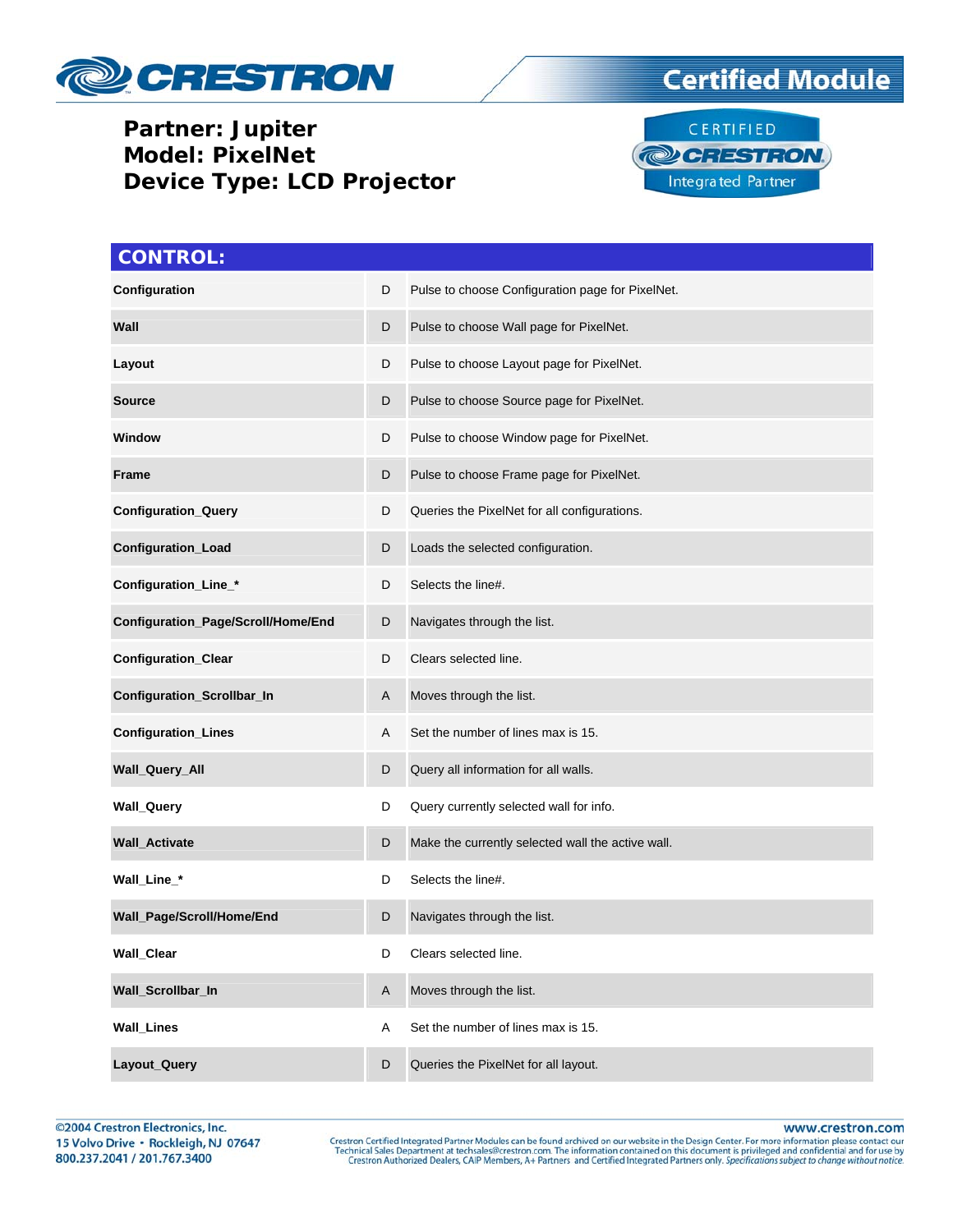





| Layout_Load                 | D | Loads the selected layout.                                |
|-----------------------------|---|-----------------------------------------------------------|
| Layout_Save                 | D | Creates a new layout.                                     |
| Layout_Line_*               | D | Selects the line#.                                        |
| Layout_Page/Scroll/Home/End | D | Navigates through the list.                               |
| Layout_Clear                | D | Clears selected line.                                     |
| Layout_Scrollbar_In         | A | Moves through the list.                                   |
| Layout_Lines                | Α | Set the number of lines max is 15.                        |
| Source_Query                | D | Queries the PixelNet for all sources.                     |
| Source_Get                  | D | Gets the source for the selected window.                  |
| Source_Select               | D | Routes the source to the selected window.                 |
| Source_Line_*               | D | Selects the line#.                                        |
| Source_Page/Scroll/Home/End | D | Navigates through the list.                               |
| Source_Clear                | D | Clears selected line.                                     |
| Source_Scrollbar_In         | A | Moves through the list.                                   |
| Source_Lines                | Α | Set the number of lines max is 15.                        |
| Window_Query_All            | D | Queries the PixelNet for all windows on the current wall. |
| Window_Get                  | D | Gets the info for the selected window.                    |
| Window_Set                  | D | Set new window info for the currently selected window.    |
| Window_Close                | D | Close the currently selected window.                      |
| Window_Close_All            | D | Close all windows on the currently selected wall.         |
| Window_New                  | D | Makes a new window with the selected information.         |
| <b>Window Freeze</b>        | D | Freeze the current source on the selected window.         |
| Window_Unfreeze             | D | Unfreeze the current source on the selected window.       |
| Window_Z_Up/Down            | D | Changes the Z order on a new window.                      |

©2004 Crestron Electronics, Inc. 15 Volvo Drive · Rockleigh, NJ 07647 800.237.2041 / 201.767.3400

www.crestron.com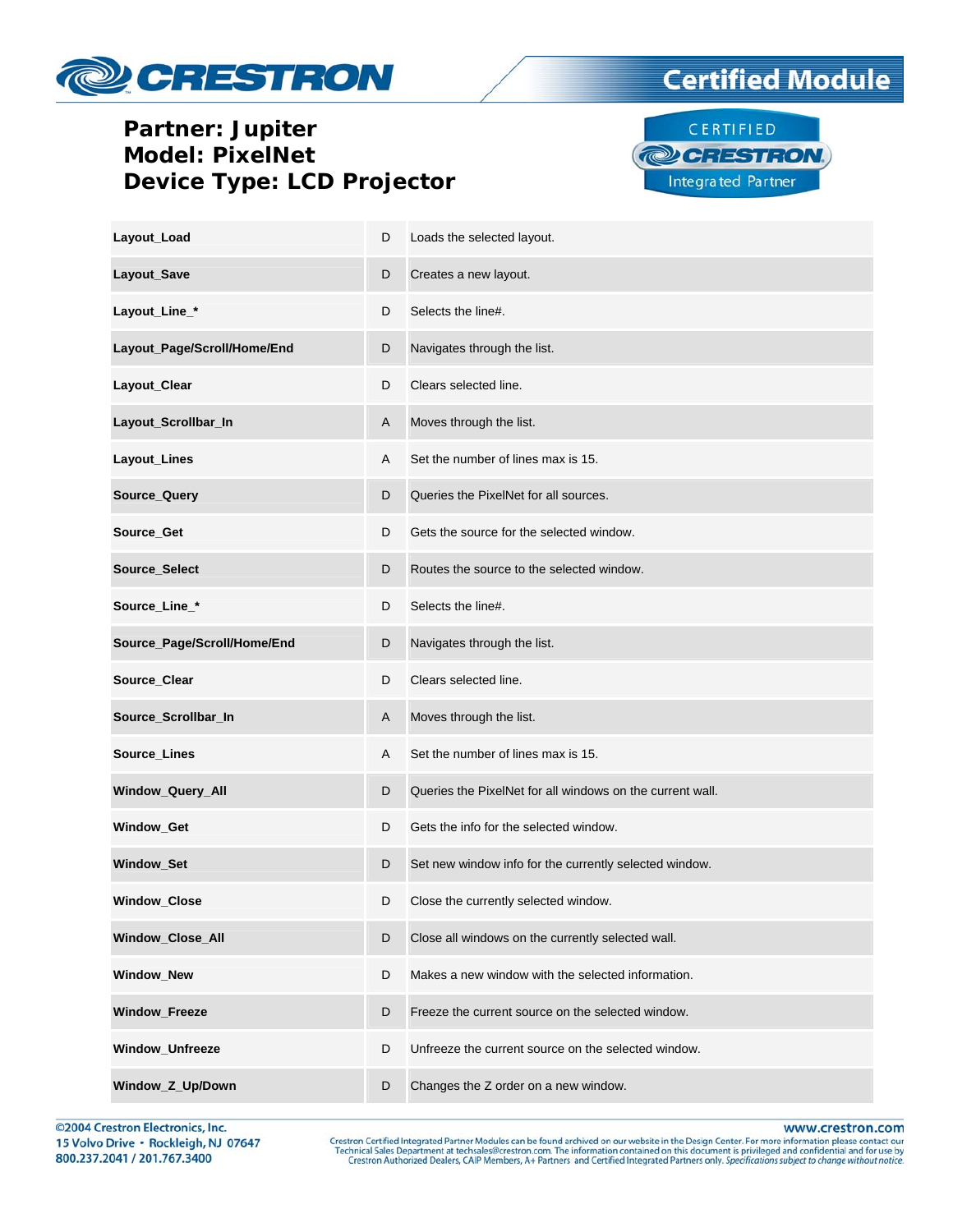



**Certified Module** 

| Window_New/Set/Crop/Cancel_btn    | D | Selects a new sub page for setting info.                 |
|-----------------------------------|---|----------------------------------------------------------|
| Window_Line_*                     | D | Selects the line#.                                       |
| Window_Page/Scroll/Home/End       | D | Navigates through the list.                              |
| Window_Clear                      | D | Clears selected line.                                    |
| Window_Scrollbar_In               | A | Moves through the list.                                  |
| <b>Window_Lines</b>               | A | Set the number of lines max is 15.                       |
| Crop_Set                          | D | Crops currently selected window.                         |
| Crop_top/left/right/bottom        | D | Set the crop value                                       |
| Crop_Cancel                       | D | Cancel cropping.                                         |
| Frame/Title/Overlay_Set           | D | Sets the new information.                                |
| Frame/Title/Overlay/Back_Show     | D | Toggles the state on or off.                             |
| Justify_Left/Center/Right         | D | Sets the justification of text.                          |
| <b>Position_Top/Center/Bottom</b> | D | Sets the position of text.                               |
| Overlay_Transparency              | A | Sets the Transparency 0-100%                             |
| Title_Text/Font_Set               | D | Choose what function the keyboard is setting.            |
| Keyboard_*                        | D | Current function of keyboard.                            |
| Window_ID/X/Y/W/H_new             | D | Choose what function the keypad is setting.              |
| Window_Cancel                     | D | Cancels current sub page and returns to Window sub page. |
| Frame/Title/Overlay_*_Set         | D | Choose what function the keypad is setting.              |
| Numpad_Cancel                     | D | Cancels keypad setting.                                  |
| Numpad_*                          | D | Keypad value.                                            |
| Numpad_Enter                      | D | Selects and enters the current value.                    |
| Frame/Title/Overlay_Color_Set     | D | Choose which function the color is being chosen for.     |
| Color_Set_Done/Cancel             | D | Cancel color sub page.                                   |

©2004 Crestron Electronics, Inc. 15 Volvo Drive · Rockleigh, NJ 07647 800.237.2041 / 201.767.3400

www.crestron.com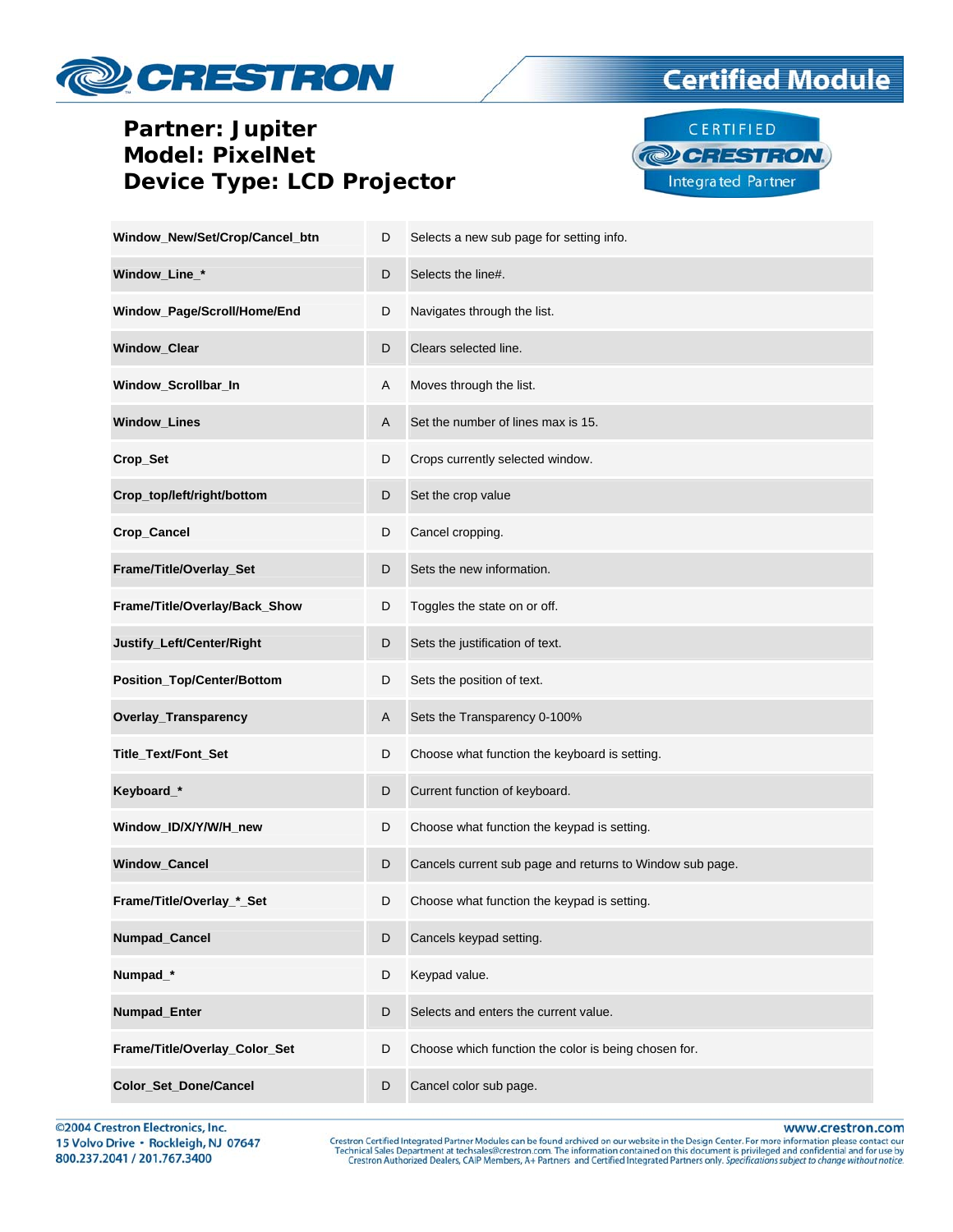





| Color Default *     | D. | Choose default color#                          |
|---------------------|----|------------------------------------------------|
| <b>IP Connected</b> | D. | Connects to the feedback of the TCP/IP Client. |
| <b>IP Status</b>    | A  | Connects to the feedback of the TCP/IP Client. |
| <b>From Device</b>  | S. | Connects to the feedback of the TCP/IP Client. |

# **FEEDBACK: Configuration/Wall/Layout/Source/Window/Frame\_Is\_Selected** D High to indicate the current page. **Error\_Message\_Text S** Shows status of Jupiter command. **Header\_Text S** Shows current page. **Configuration\_Line\_\*\_Is\_Selected**  D High to indicate the currently selected line. **Configuration\_Scrollbar A** Feedback for scrolling list. **Configuration Line \* Name**  S Text name for line#. **Wall\_Line\_\*\_Is\_Selected**  D High to indicate the currently selected line. **Wall\_Scrollbar A** Feedback for scrolling list. **Wall\_Name\_current\_Text S** Currently active wall. **Wall\_Line\_\*\_Name/ID/W/H/RW/RH**  S Text name for line#. **Layout Line \* Is Selected**  D High to indicate the currently selected line. **Layout\_Scrollbar A** Feedback for scrolling list. Layout\_Line\_\*\_Name **S** Text name for line#. **Source Line \* Is Selected**  D High to indicate the currently selected line. **Source\_Scrollbar A** Feedback for scrolling list. **Source\_Line\_\*\_Name/Path S** Text name for line#. **New\_Window\_Z A** Changes Z order for currently selected window.

www.crestron.com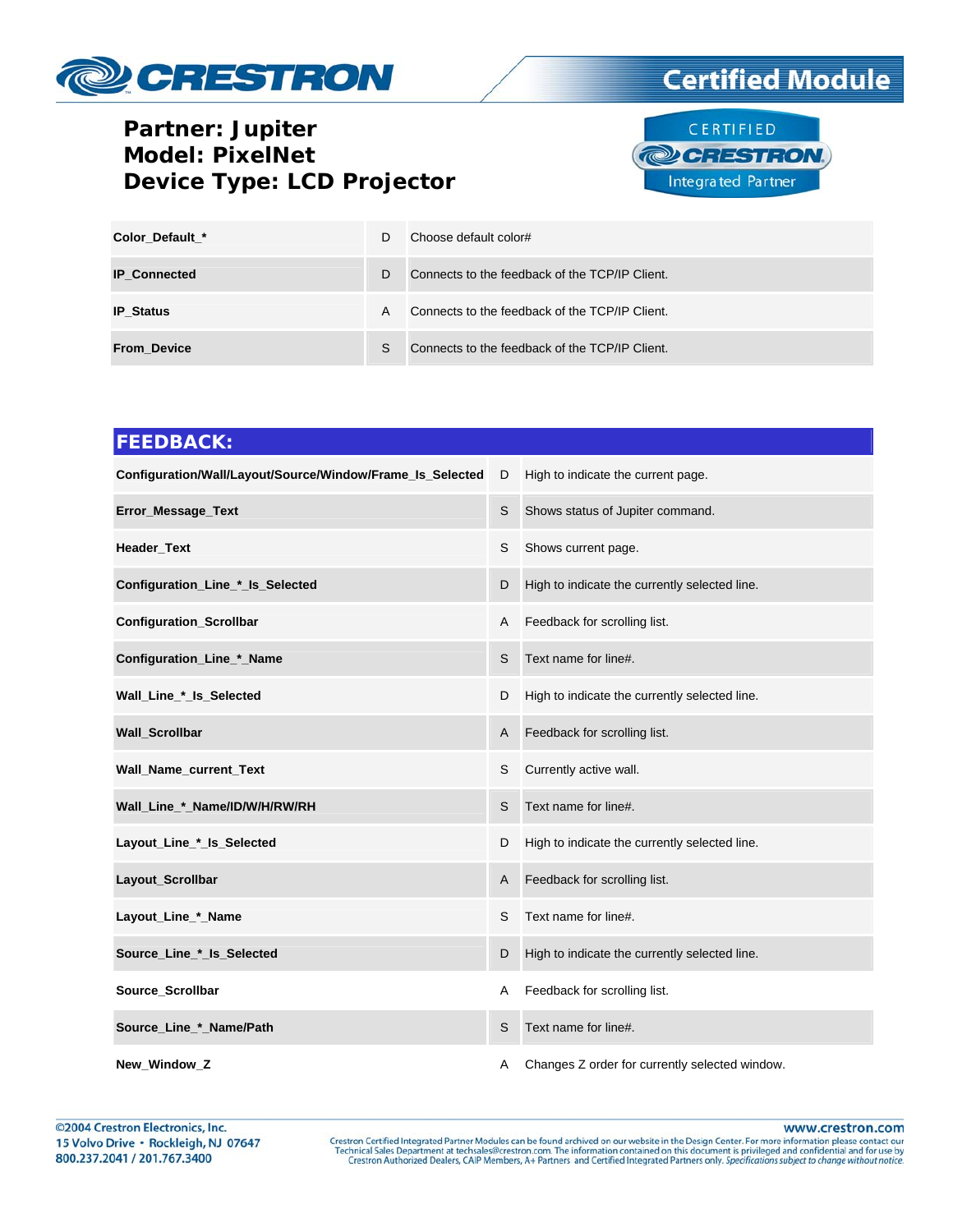





| Window_New/Set/Crop/Sub_Is_Selected       | D | Feedback for sub pages                         |
|-------------------------------------------|---|------------------------------------------------|
| Window_Line_*_Is_Selected                 | D | High to indicate the currently selected line.  |
| <b>Window Scrollbar</b>                   | A | Feedback for scrolling list.                   |
| Window_ID_current_Text                    | S | Currently selected window id.                  |
| Window_Line_*_ID/Source/X/Y/W/H           | S | Text name for line#.                           |
| Crop_top/left/right/bottom_Is_Selected    | D | Feedback for item to be edited.                |
| Crop_New_Left/Right/Top/Bottom            | A | Value that will be used for cropping.          |
| Crop_New_Left/Right/Top/Bottom_Line       | Α | Feedback to show lines for cropping.           |
| Frame/Title/Overlay/Back_Show_Is_Selected | D | Shows feedback for item to be shown or hidden. |
| Justify_Left/Center/Right_Is_Selected     | D | Text justification feedback                    |
| Position_Top/Center/Bottom_Is_Selected    | D | Text position feedback.                        |
| Overlay_Transparency                      | A | Transparency 0-100%                            |
| Title_Text/Font_Set_Is_Selected           | D | Feedback for item being set by keyboard.       |
| Keyboard_Shift_Is_Selected                | D | Feedback for shift                             |
| Keyboard_Caps_Is_Selected                 | D | Feedback for caps.                             |
| Keyboard_Text                             | S | Keyboard text output.                          |
| Window_ID/X/Y/W/H_new_Is_Selected         | D | Feedback for item to be set by keypad          |
| Frame/Title/Overlay_*_Set_Is_Selected     | D | Feedback for item to be set by keypad          |
| Numpad_Display                            | A | Keypad display                                 |
| New Window *                              | A | Item value for new window                      |
| Frame/Title/Overlay_Set_Is_Selected       | D | Item to be set with color                      |
| Color_sub_page_ls_Selected                | D | Display color sub page.                        |
| Color_Default_*_Is_Selected               | D | Feedback for chosen color.                     |
| Current/Frame/Title/Back_R/G/B_value      | A | Display current value for color                |

www.crestron.com